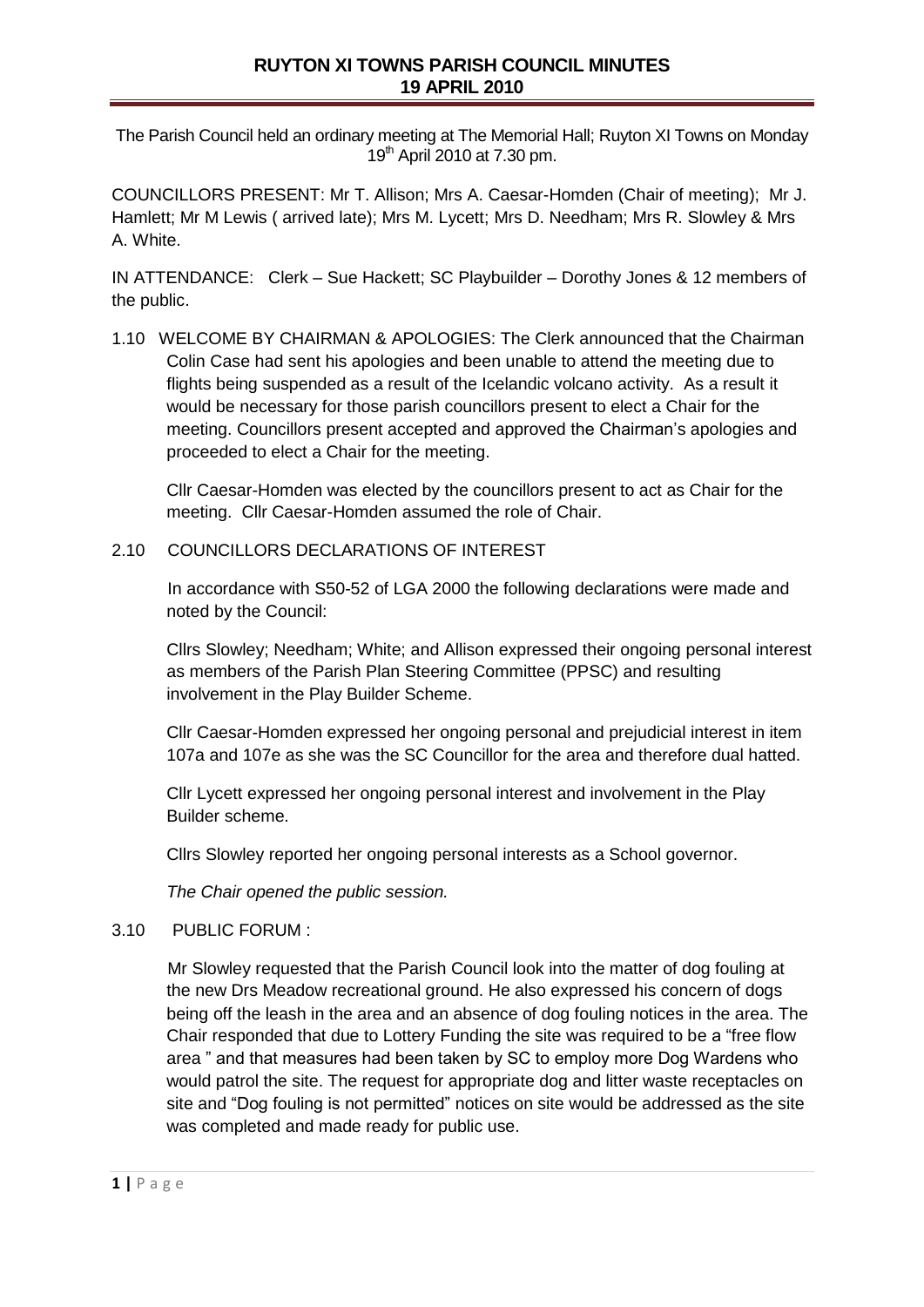Mr White highlighted that some work had already commenced at Cliffe House, Big Walls, even though planning permission had not as yet been granted. Mr Davies added that he had not as a neighbour been formally notified of the planning application. The Chair reported that both issues would be made known to the Planning Committee when she spoke at the Committee meeting the next day. Other members of the public present expressed their concerns over the planning application and their disappointment in the SC Planning Officer's recommendation. The Chair confirmed that these were duly supported by the Parish Council who had repeatedly opposed the application however the she reported that the "walls" although considered important by locals were not technically listed or recognised as an historic monument.

A member of the public raised her concerns over the water quality in the parish. It was agreed that this would be discussed as an agenda item at the next Parish Council meeting.

Avril Sanders Royle asked whether co-option of a councillor was possible if the interested party was unable to attend the May meeting when the co-option was scheduled to take place. The Parish Council assured Avril Sanders Royle that cooption was possible in such circumstances provided the interested party(s) had formally expressed their reasons for being a parish councillor. The Clerk emphasised the need for all interested parties to have contacted her formally in writing by  $17<sup>th</sup>$ May.

*The Chair resumed council business.* 

4.10 CONFIRMATION & ACCEPTANCE OF PREVIOUS MEETING MINUTES: Draft minutes of the Parish Council meeting held on 29/3/10, were deemed to be accurate with the following correction:

Cllr J Hamlett requested that Min Ref 125.09 be amended as follows:

 "concerns that due to an invasive hedge buses had been forced to mount the pavement on "Church Bank" be replaced with "Brownhill".

Having amended the minutes to the Council's satisfaction they were duly signed as correct by the Chair. The Chair then requested that Agenda item 5.10 (d) be brought forward so that a report could be provided by Dorothy Jones, members agreed to this.

### 5.10 LOCAL REPORTS

 (d) Ruyton Drs Meadow Playbuilder Site – Dorothy Jones provided a summary report of the progress of the project and reiterated the need for patience while the site was prepared for its ROSPA Safety inspection on the 23/4/10. She responded to queries raised concerning the state of the turf and snagging issues. The Chair thanked her for attending and her report.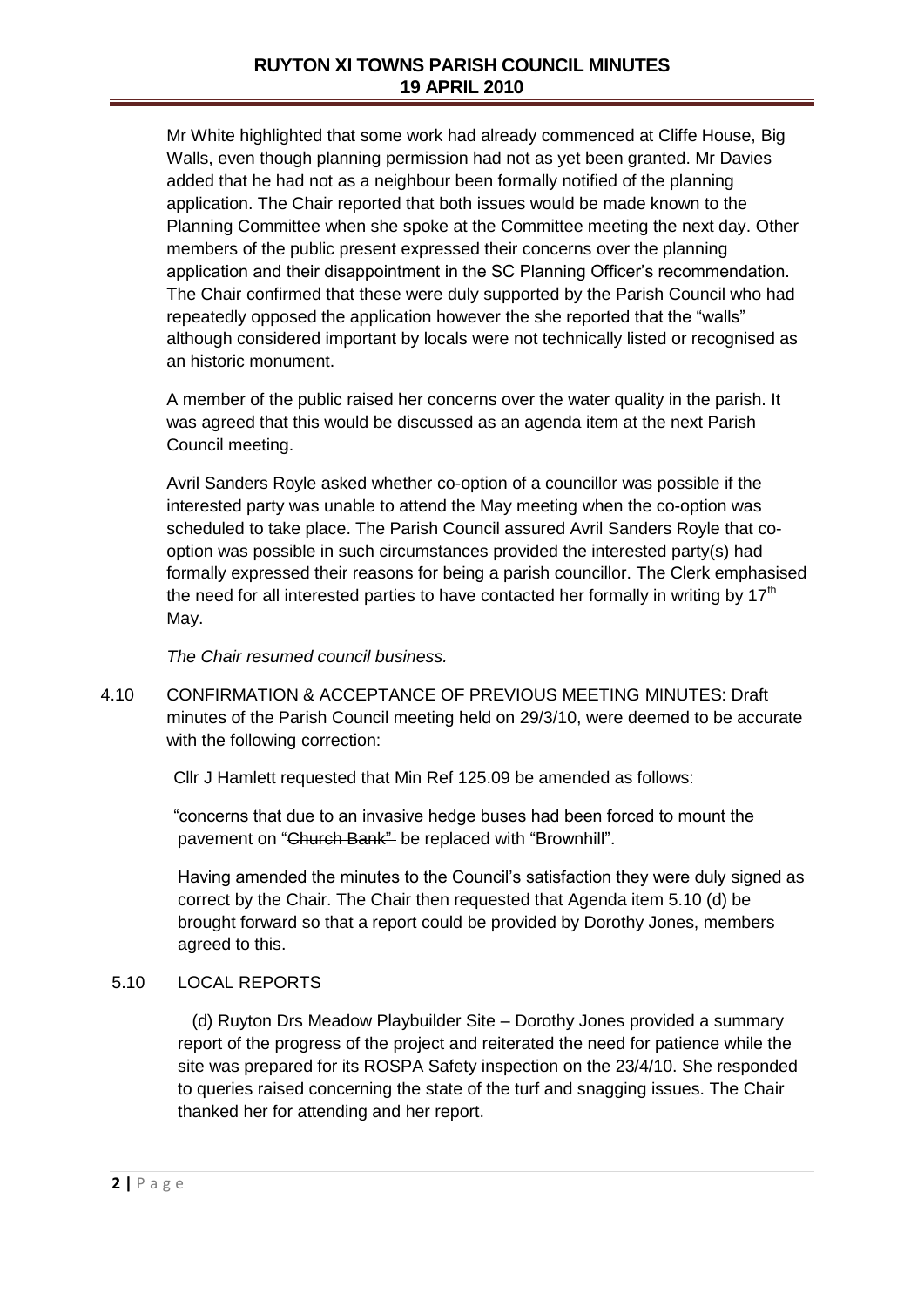(a) Ruyton Primary School, Safe to School Routes April Meeting – Cllr White reported that she was unable to give a report as the meeting as it was to be held on 30<sup>th</sup> April. This was noted by the Parish Council.

(b) Ruyton Parish Plan Steering Committee – Cllr Needham reported her concerns over the accuracy of the maps used by SC in the LDF Land Site Allocation Consultation. This was noted by the Parish Council and the Chair assured those present that this had been brought to the attention of SC Planning Team.

(c) Local Joint Committee (LJC) - Cllr Slowley reported that the next public meeting would be held at Ruyton Primary School and encouraged the participation of local people.

(e) Ruyton Sports Committee – At the request of the Chair Mr Simon Gittins provided an update in the absence of Cllr Brown. The Chair confirmed that should the SC actions to date be unsuccessful she would pursue the drainage issue with SC. On behalf of the Parish Council she thanked Mr S Gittins and Cllr Brown for their work in resolving the issue of poor drainage at the site.

(f) Nesscliffe Advisory Group – Cllr Slowley stated there was nothing to report.

(g) Elbridge Notice Board – Cllr Slowley reported that she awaited contact by the contractor. Clerk agreed to chase the situation as she had been advised that the notice board was complete and the contractor awaited instruction as to where to site the board. Cllr Lycett advised that Mrs Edge would probably be prepared to keep the board updated. It was agreed that the Clerk should contact Mrs Edge on the matter.

6.10 SHROPSHIRE COUNCIL REPORT – Cllr Caesar-Homden reported that she was unable to provide a report because of restrictions imposed as a result of the forthcoming general election.

7.10 S106 REPORT UP-DATE – Cllr Caesar-Homden reported that she would look into the matter of the S106s at SC.

 8.10 NEW BUS SHELTER – Cllr Slowley reported on the renewed inspection of the site by the Chairman, Cllr Lycett and herself following the request that the shelter be of sufficient size to accommodate all school children. The outcome was that the shelter be 1.5 times the size of the Hassock (in length only) provided by Littlethorne**. It was agreed by Council that should this be within the PC budget of £1,500 and meet the approval of SC the placement of the order via SC should be actioned by the Clerk on the understanding that the PC were confident that the shelter would be properly positioned on site by SC.**

### 9.10 FINANCE – report by Clerk

(a) The asset inventory provided by the Clerk was considered by the Parish Council for insurance purposes and accounting purposes as required by audit regulations. (See Appendix A). Councillors were concerned that it inaccurately reflected the value and number of notice boards and public benches (which were owned by the PC)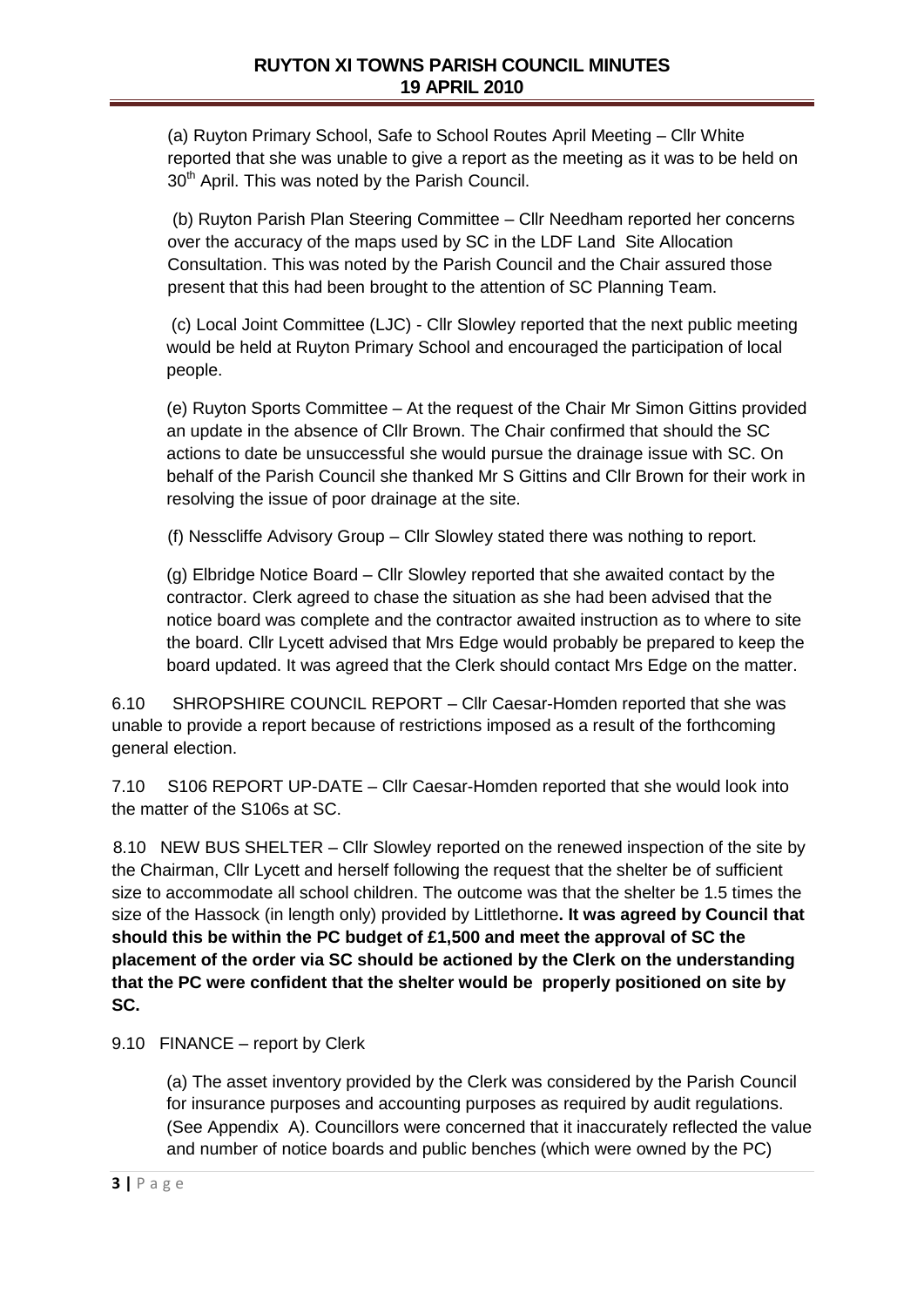within the parish and agreed to provide an update to the Clerk by the  $1<sup>st</sup>$  May, enabling her to renew the insurance.

(b) Payments requiring authorisation for payment were presented by the Clerk to the Parish Council as follows:

| Payee             | Description                                              | Chq No | £      |
|-------------------|----------------------------------------------------------|--------|--------|
| <b>SALC</b>       | <b>SALC Affiliation fee</b>                              | 695    | 338.57 |
| <b>SALC</b>       | Training                                                 | 695    | 20.00  |
| Mrs SD<br>Hackett | Mileage, Postage, PC meetings, 1<br>journey to Shirehall | 694    | 39.80  |
| V&W               | St Light Repairs                                         | 696    | 70.53  |
| V&W               | St Light Repairs                                         | 697    | 437.24 |

**Councillors Lycett and Lewis were instructed by the Council to approve the cheques presented for payment ; however the Clerk was asked to postpone sending cheque 697 to V&W Electrics Ltd until Cllr Allison confirmed to her that the street lights in question had been repaired.** The Clerk also informed the Council that she was pursuing Scottish Power as advised by V&W on the matter of a refund to maintenance work arising from work carried out at the main pole outside the village hall. She also reported that a further light had been reported as faulty in Birch Close by a local resident and the matter was being looked in to by V&W. Councillors suggested that in order to reduce the costs of repair reported faults should not be immediately reported to V&W by the Clerk until 4-5 had arisen and they were reported as a job lot. The Parish Council agreed that until further notice the Clerk should report faults as they arose as the street lighting was considered important in the village.

c The Parish Council noted the year end 09/10 budget monitoring report as circulated by the Clerk. Appendix C. The Clerk confirmed that Parish Council's accounts had been finalised upon receipt of the year end bank statement and the accounts and associated paperwork had been taken to the Internal Auditor. She was confident that a report would be made available at the PC's May meeting, enabling the PC to confidently approve S2 of the Annual Return. S1 & S2 of the Annual Return were distributed by the Clerk to councillors present in preparation for the next meeting.

d Cllr Lycett confirmed that she had independently checked the Annual Receipts & Payments Account castings and agreed the bank reconciliation to date for 2009/10 accounts, having initialled/signed both the bank statement, accounting records and reconciliation. This was noted by the Council.

### 10.10 HIGHWAY MATTERS

 Traffic management proposals and the invasive hedges on Brownhill. The Chairman's report was unavailable, the matter was therefore deferred to the next meeting.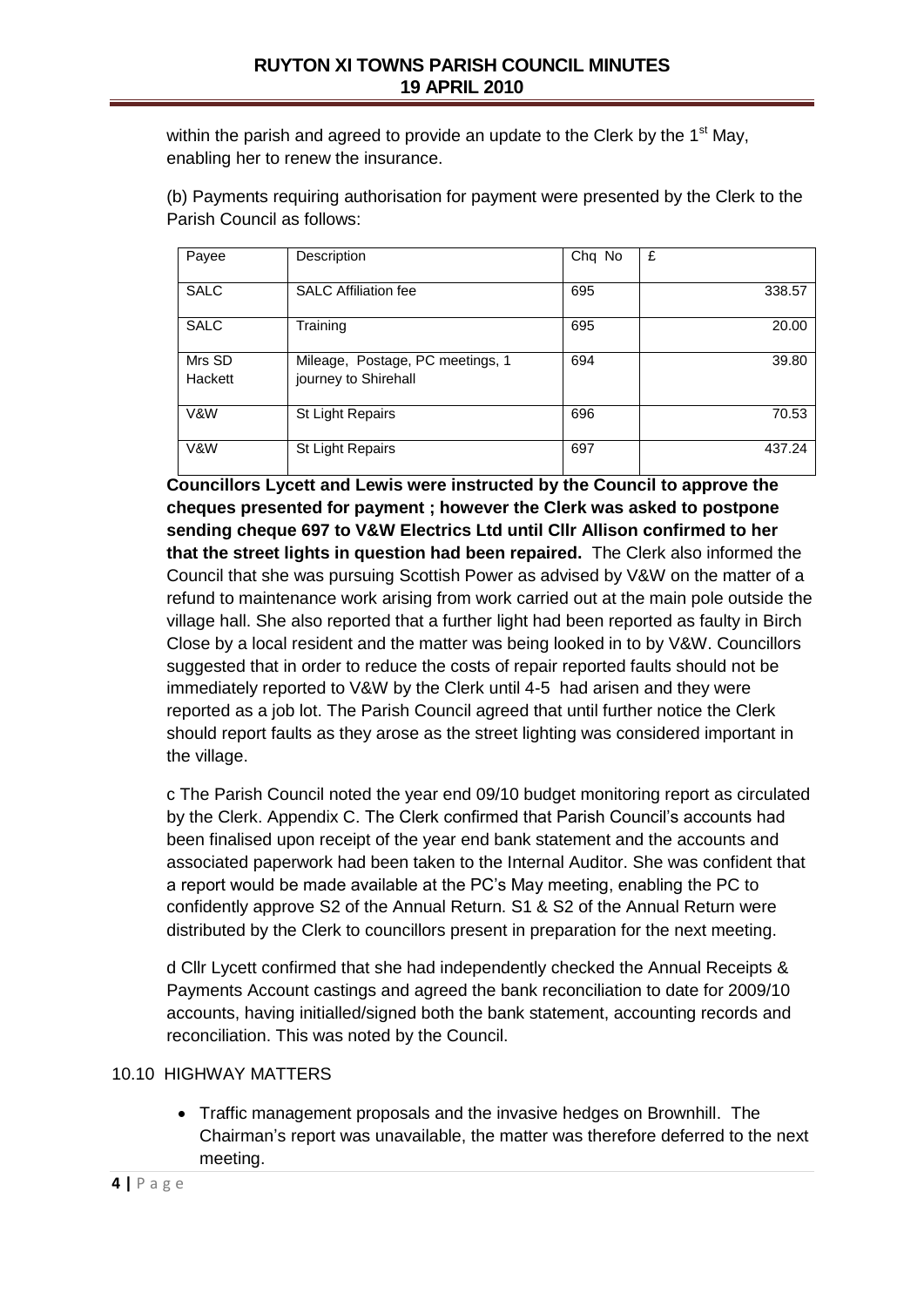- The Shrewsbury North West Relief Road Public Consultation 13/4 14/5/10. Exhibition to take place at Perry Hall Ruyton XI Towns 29/4/10 between 2.00 - 8.00pm. This was noted by the Parish Council.
- Cllr Lycett brought to the Council's attention the issue of HGV traffic blocking lanes in Elbridge and Mrs Edge's letter to the Council which was in effect a petition from local residents.

The Parish Council expressed their concern over the matter and agreed that a letter should be written by the Clerk to Suckleys about the matter, requesting an explanation. Whilst the Chair informed those present that she had already informed Shropshire Council officers of the remaining issues such as the need for a grit bin, road maintenance issues and possible need for a road sign stating HGVs not suitable. The Clerk was instructed to reply to Mrs Edge; providing her with an update and explaining that the maintenance of hedges was not a Parish or Principal Authority responsibility.

11.10 THE CLIFFE - Nothing to report.

## 12.10 SHROPSHIRE COUNCIL CONSULTATIONS

a) Local Development Framework Consultation & Site Allocations and Management Development – The Clerk having provided hard copy booklets depicting possible development areas to councillors and those present advised that these can be downloaded from SC web site. Councillors agreed to discuss their response to the consultation at their May meeting.

b) SC Rural Engagement Event – The Clerk informed the Parish Council that this was likely to take place in late July or August. The date and venue had yet to be confirmed.

c) SC Oswestry Local Needs Affordable Housing Project – The Clerk informed the Parish Council of correspondence received from Claire Hughes concerning the presentation. The Clerk had requested that this be given at the PC's July meeting or as part of the Rural Engagement Event. This was agreed by the Parish Council.

### 13.10 PLANNING MATTERS

a) The Clerk reported that no new planning applications have been notified to the Parish Council. However the planning application amendment to Cliffe House Big Walls Plan Ref 09/02729/OUT was being heard by the Planning Committee on 20<sup>th</sup> April. Cllr Slowlev **stated that with the Council's permission she would speak at the meeting on behalf of the PC stating the PC's objections to the application. This was agreed and approved of by the Parish Council.**

Cllr Caesar-Homden stated that she would also be speaking at the meeting on behalf of residents in the village.

b) The Clerk reported that no new planning applications directly relating to the parish had been decided by Shropshire Council (SC).